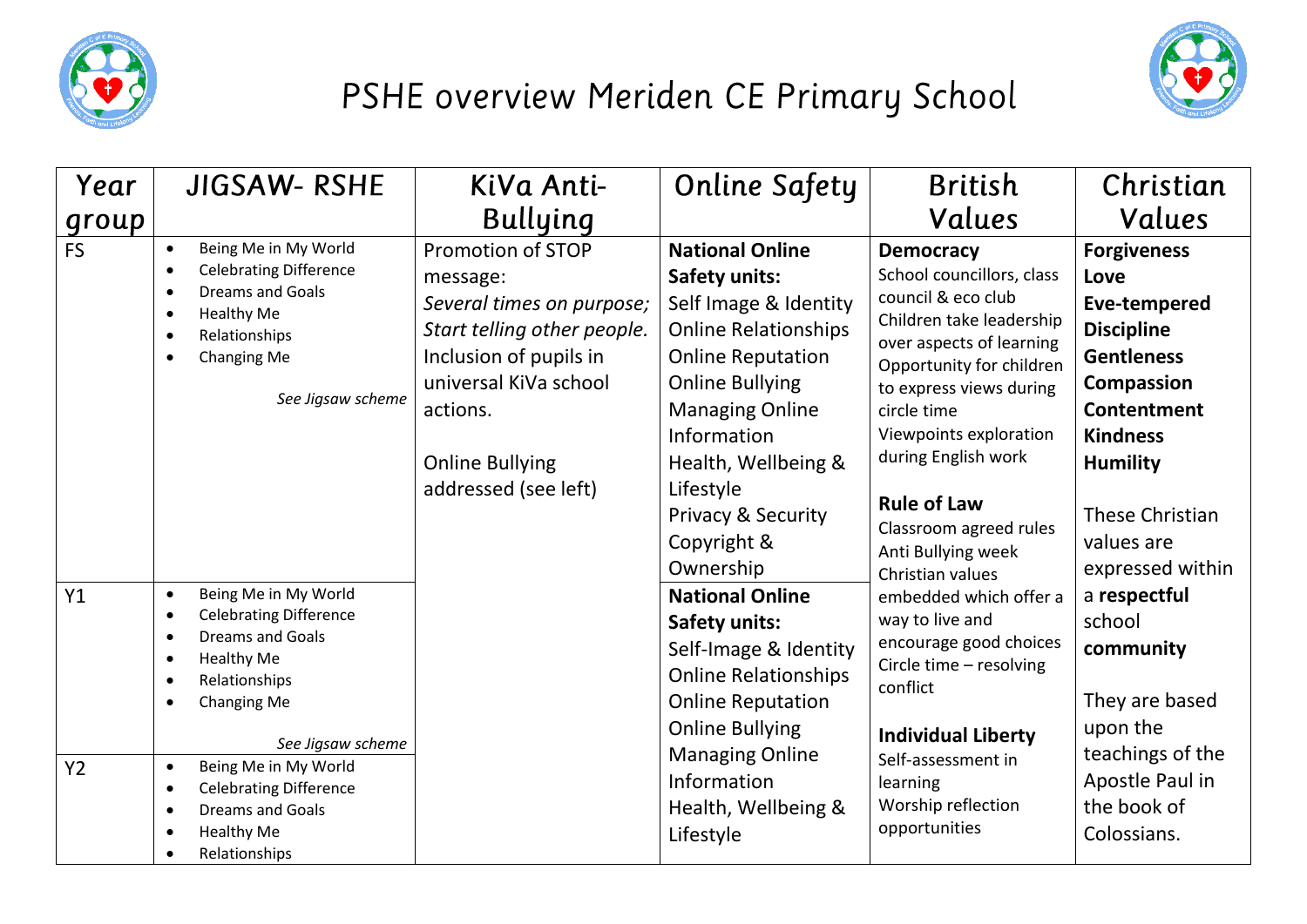



| Changing Me<br>$\bullet$<br>See Jigsaw scheme                                                                                                          |                                                                                   | <b>Privacy &amp; Security</b><br>Copyright &<br>Ownership<br><b>Refer to E-safety</b><br>Roadmap – Switched<br>on Computing | Vulnerable children<br>identified and provided<br>for<br>Worry box<br>School performances<br>Variety of clubs<br><b>Tolerance and</b><br>mutual respect of<br>those of different<br>faiths and beliefs<br>Trips to other places of<br>worship<br>Visits from people of<br>other cultures<br>Strong links with the | They are<br>explicitly taught<br>in acts of<br>collective<br>worship, where<br>examples are<br>given that are<br>anchored in the<br>example of Jesus<br>Christ and in<br>modern life. They<br>are celebrated in<br>our 'class dojo<br>points' and |
|--------------------------------------------------------------------------------------------------------------------------------------------------------|-----------------------------------------------------------------------------------|-----------------------------------------------------------------------------------------------------------------------------|-------------------------------------------------------------------------------------------------------------------------------------------------------------------------------------------------------------------------------------------------------------------------------------------------------------------|---------------------------------------------------------------------------------------------------------------------------------------------------------------------------------------------------------------------------------------------------|
|                                                                                                                                                        |                                                                                   |                                                                                                                             | church<br>Regular circle time<br>addresses difference<br>Anti-Bullying Week<br>Celebration topics e.g.<br><b>Chinese New Year</b><br>Faith week explores<br>other faiths                                                                                                                                          | within our<br>classrooms.                                                                                                                                                                                                                         |
| Y3<br>Being Me in My World<br>$\bullet$<br><b>Celebrating Difference</b><br>$\bullet$<br><b>Dreams and Goals</b><br><b>Healthy Me</b><br>Relationships | KiVa Curriculum Unit 1<br>Part 1 of lessons 1-10<br>Getting to know<br>each other | <b>National Online</b><br><b>Safety units:</b><br>Self-Image & Identity<br><b>Online Relationships</b>                      | <b>Democracy</b><br>School councillors, class<br>council & eco club<br>JIGSAW class rules                                                                                                                                                                                                                         |                                                                                                                                                                                                                                                   |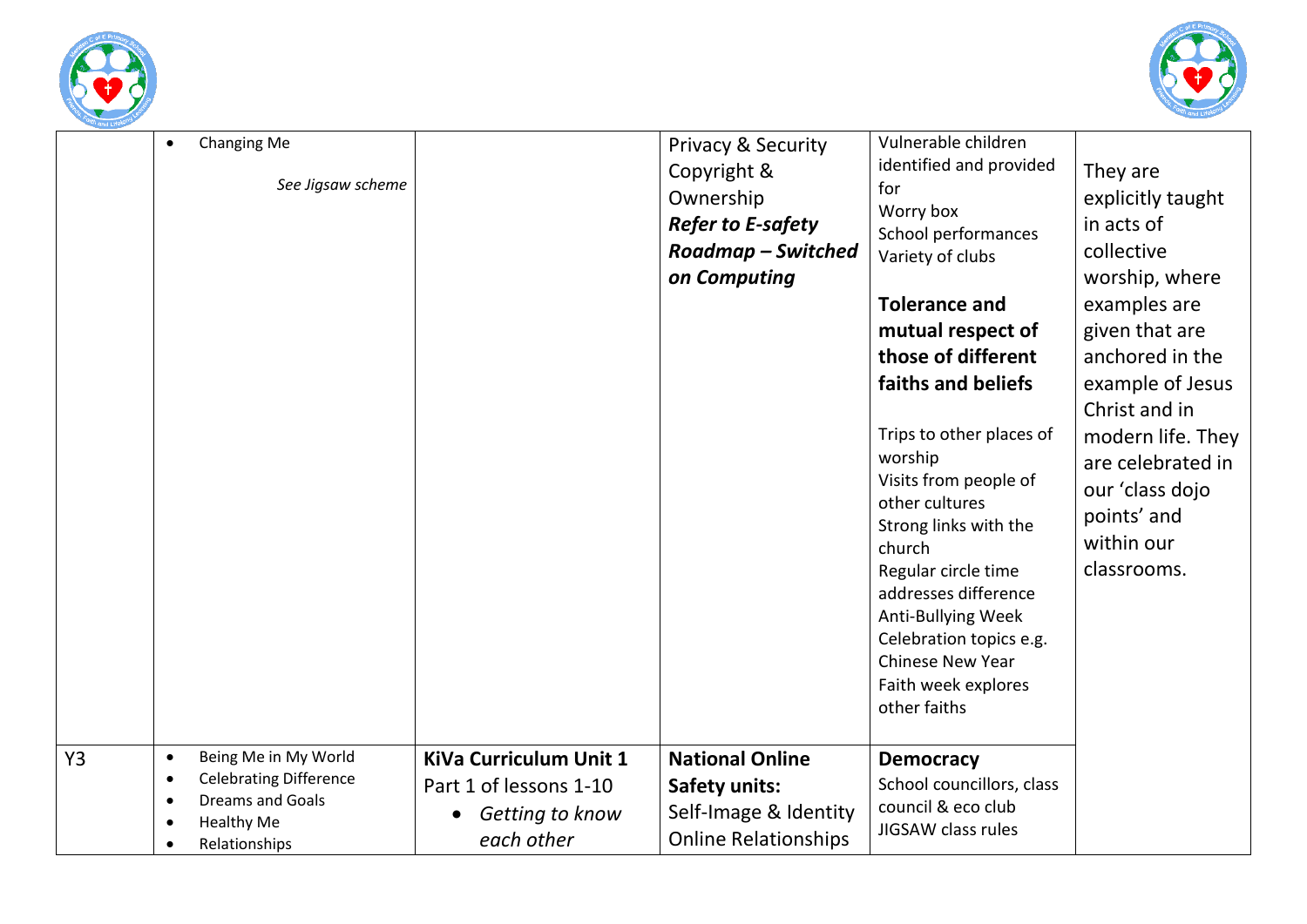



| $\overline{4}$ | Changing Me<br>$\bullet$<br>See Jigsaw scheme<br>Being Me in My World<br>$\bullet$<br><b>Celebrating Difference</b><br>$\bullet$<br><b>Dreams and Goals</b><br>$\bullet$<br><b>Healthy Me</b><br>$\bullet$<br>Relationships<br>$\bullet$<br>Changing Me<br>$\bullet$ | <b>Emotions</b><br>Including<br>everyone!<br>Difference is<br>richness<br>No bullying in a<br>KiVa school<br>Don't join in with<br>bullying<br><b>Bullied children</b><br>need support!<br>I will not be bullied<br>KiVa Curriculum Unit 1<br>Part 2 of lessons 1-10<br>Getting to know<br>each other<br><b>Emotions</b> | <b>Online Reputation</b><br><b>Online Bullying</b><br><b>Managing Online</b><br>Information<br>Health, Wellbeing &<br>Lifestyle<br><b>Privacy &amp; Security</b><br>Copyright &<br>Ownership<br><b>Refer to E-safety</b><br><b>Roadmap - Switched</b><br>on Computing | Target setting - children<br>have an ownership<br>Questions from children<br>for topic work to<br>investigate<br>Votes on activities<br>Votes for school charity<br>to support<br>Circle time rules<br>Leading worship<br>Charity decisions<br>Visits to parliament<br><b>Rule of law</b><br>Classroom agreed rules<br>School rules and<br>behaviour<br>Sparks workshop<br>Visit from police officers<br>- rules around<br>drugs/sex/alcohol |
|----------------|----------------------------------------------------------------------------------------------------------------------------------------------------------------------------------------------------------------------------------------------------------------------|--------------------------------------------------------------------------------------------------------------------------------------------------------------------------------------------------------------------------------------------------------------------------------------------------------------------------|-----------------------------------------------------------------------------------------------------------------------------------------------------------------------------------------------------------------------------------------------------------------------|----------------------------------------------------------------------------------------------------------------------------------------------------------------------------------------------------------------------------------------------------------------------------------------------------------------------------------------------------------------------------------------------------------------------------------------------|
|                | See Jigsaw scheme                                                                                                                                                                                                                                                    | Including<br>everyone!<br>Difference is<br>richness<br>No bullying in a<br>KiVa school<br>Don't join in with<br>bullying                                                                                                                                                                                                 |                                                                                                                                                                                                                                                                       | RE work - right from<br>wrong - Human rights<br><b>Individual Liberty</b><br>Anti-Bullying week and<br>KiVa ethos<br>Faith week and RE<br>curriculum celebrate<br>this                                                                                                                                                                                                                                                                       |